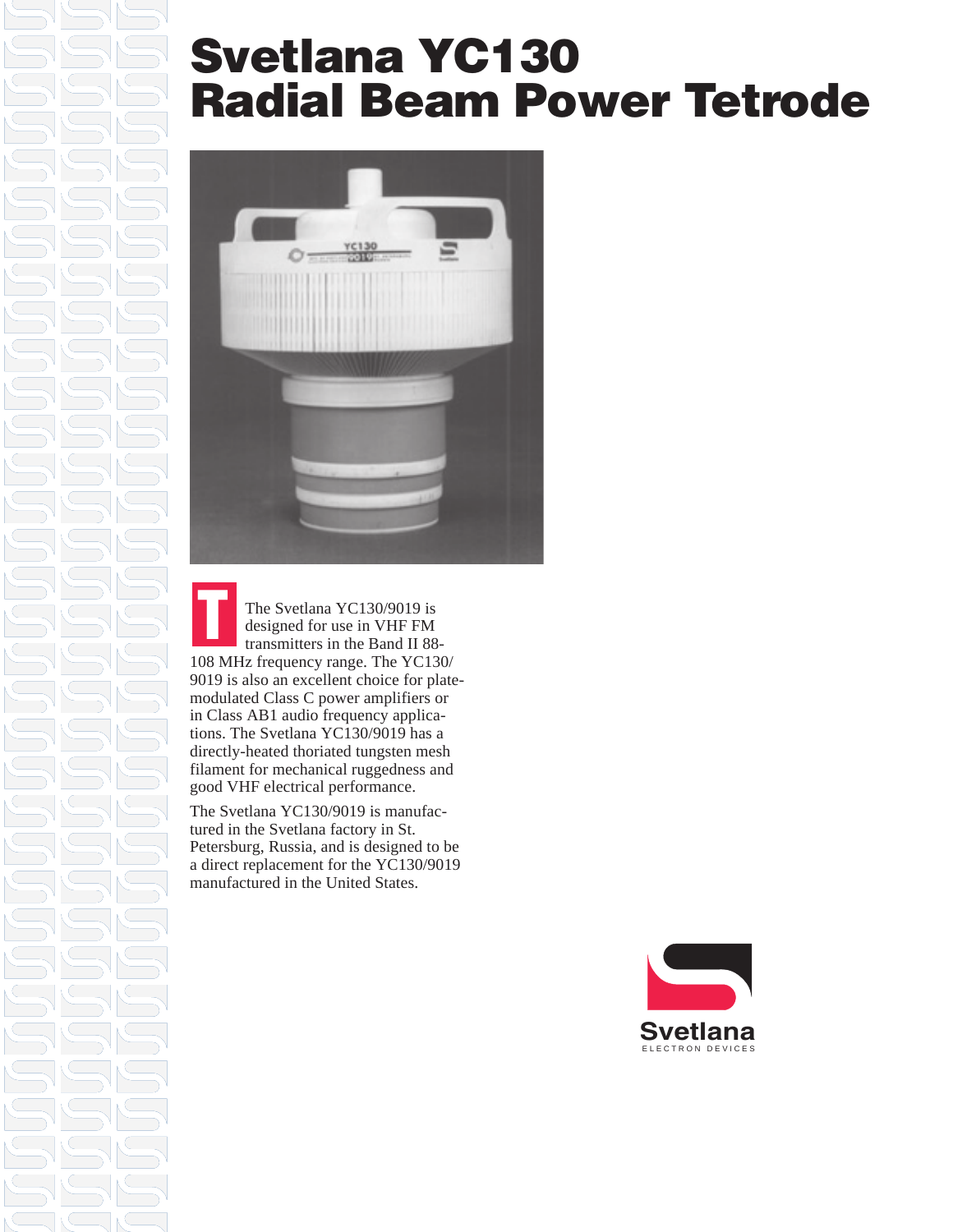### **Svetlana YC130**

### **General Characteristics**

| Filament:                                                                                                                                                                                                                                                                                                                                                                                                                    |                                                     |             | Thoriated tungsten                                                                     |
|------------------------------------------------------------------------------------------------------------------------------------------------------------------------------------------------------------------------------------------------------------------------------------------------------------------------------------------------------------------------------------------------------------------------------|-----------------------------------------------------|-------------|----------------------------------------------------------------------------------------|
| Voltage                                                                                                                                                                                                                                                                                                                                                                                                                      |                                                     |             | $7.5 \pm 0.37$ V                                                                       |
| Current, at 7.5 volts                                                                                                                                                                                                                                                                                                                                                                                                        |                                                     |             | 160 A                                                                                  |
| Amplification factor (Average):                                                                                                                                                                                                                                                                                                                                                                                              |                                                     |             |                                                                                        |
| <b>Grid to Screen</b>                                                                                                                                                                                                                                                                                                                                                                                                        |                                                     |             | 4.5                                                                                    |
| Direct interelectrode capacitance (grounded cathode):                                                                                                                                                                                                                                                                                                                                                                        |                                                     |             |                                                                                        |
| $\overline{C}$ in                                                                                                                                                                                                                                                                                                                                                                                                            |                                                     |             | 130 pF                                                                                 |
| C out                                                                                                                                                                                                                                                                                                                                                                                                                        |                                                     |             | 26.5pF                                                                                 |
| $C$ pk                                                                                                                                                                                                                                                                                                                                                                                                                       |                                                     |             | $1.5$ pF                                                                               |
| Direct interelectrode capacitance (grounded grid):                                                                                                                                                                                                                                                                                                                                                                           |                                                     |             |                                                                                        |
| $C$ in                                                                                                                                                                                                                                                                                                                                                                                                                       |                                                     |             | 67 pF                                                                                  |
| C out                                                                                                                                                                                                                                                                                                                                                                                                                        |                                                     |             | 27.5 pF                                                                                |
| C <sub>pk</sub>                                                                                                                                                                                                                                                                                                                                                                                                              |                                                     |             | $0.2$ $pF$                                                                             |
| Maximum frequency for full ratings (CW)                                                                                                                                                                                                                                                                                                                                                                                      |                                                     |             | <b>110 MHz</b>                                                                         |
| <b>Mechanical</b>                                                                                                                                                                                                                                                                                                                                                                                                            |                                                     |             |                                                                                        |
| Maximum dimensions:                                                                                                                                                                                                                                                                                                                                                                                                          |                                                     |             |                                                                                        |
| Length                                                                                                                                                                                                                                                                                                                                                                                                                       |                                                     |             | 238 mm (9.38 in.)                                                                      |
| Diameter                                                                                                                                                                                                                                                                                                                                                                                                                     |                                                     |             | 193mm (7.58 in.)                                                                       |
| Net weight                                                                                                                                                                                                                                                                                                                                                                                                                   |                                                     |             | 5.8 kg (12.8 lb)                                                                       |
| Operating position                                                                                                                                                                                                                                                                                                                                                                                                           | Axis vertical, base up or down                      |             |                                                                                        |
| Maximum operating temperature, ceramic/metal seals or envelope                                                                                                                                                                                                                                                                                                                                                               |                                                     |             | $250^\circ C$                                                                          |
|                                                                                                                                                                                                                                                                                                                                                                                                                              |                                                     |             |                                                                                        |
|                                                                                                                                                                                                                                                                                                                                                                                                                              |                                                     |             | Forced air                                                                             |
|                                                                                                                                                                                                                                                                                                                                                                                                                              |                                                     |             |                                                                                        |
|                                                                                                                                                                                                                                                                                                                                                                                                                              | Coaxial, designed for use with SK300 series sockets |             |                                                                                        |
| Base                                                                                                                                                                                                                                                                                                                                                                                                                         |                                                     |             |                                                                                        |
|                                                                                                                                                                                                                                                                                                                                                                                                                              |                                                     |             |                                                                                        |
|                                                                                                                                                                                                                                                                                                                                                                                                                              |                                                     | 10,000      |                                                                                        |
|                                                                                                                                                                                                                                                                                                                                                                                                                              |                                                     | 2,000       | V                                                                                      |
|                                                                                                                                                                                                                                                                                                                                                                                                                              |                                                     | $-750$      | V                                                                                      |
|                                                                                                                                                                                                                                                                                                                                                                                                                              |                                                     | 5.0         | $\overline{A}$                                                                         |
|                                                                                                                                                                                                                                                                                                                                                                                                                              |                                                     | 18          |                                                                                        |
|                                                                                                                                                                                                                                                                                                                                                                                                                              |                                                     | 450         |                                                                                        |
|                                                                                                                                                                                                                                                                                                                                                                                                                              |                                                     | <i>200</i>  |                                                                                        |
| <b>Typical Operation</b>                                                                                                                                                                                                                                                                                                                                                                                                     |                                                     |             |                                                                                        |
| (Frequencies to 30 MHz)                                                                                                                                                                                                                                                                                                                                                                                                      |                                                     |             |                                                                                        |
|                                                                                                                                                                                                                                                                                                                                                                                                                              | 7.5                                                 | 10.0        |                                                                                        |
|                                                                                                                                                                                                                                                                                                                                                                                                                              | 750                                                 | 750         |                                                                                        |
|                                                                                                                                                                                                                                                                                                                                                                                                                              | $-510$                                              | $-550$      |                                                                                        |
|                                                                                                                                                                                                                                                                                                                                                                                                                              | 4.65                                                | 4.55        |                                                                                        |
|                                                                                                                                                                                                                                                                                                                                                                                                                              | 0.59                                                | 0.54        |                                                                                        |
| DC Plate voltage                                                                                                                                                                                                                                                                                                                                                                                                             | 0.30                                                | 0.27        |                                                                                        |
|                                                                                                                                                                                                                                                                                                                                                                                                                              | 730                                                 | 790         | W<br>$k$ Vdc                                                                           |
| Calculated driving power                                                                                                                                                                                                                                                                                                                                                                                                     | 220                                                 | 220         |                                                                                        |
| Cooling<br><b>Radio Frequency Power Amplifier Class C FM</b><br><b>Absolute maximum ratings</b><br>DC Plate voltage<br>DC Screen voltage<br>DC Grid voltage<br>DC Plate current<br>Plate dissipation<br>Screen dissipation<br>Grid dissipation<br>DC Screen voltage<br>DC Grid voltage<br>DC Plate current<br>DC Screen current<br><b>DC</b> Grid current<br>Peak rf grid voltage<br>Plate dissipation<br>Plate output power | 8.1<br>26.7                                         | 9.0<br>36.5 | V<br>kW<br>W<br>Vdc<br>Vdc<br>Adc<br>Adc<br>Adc<br>V<br>$\overline{W}$<br>$kW$<br>$kW$ |

Page 2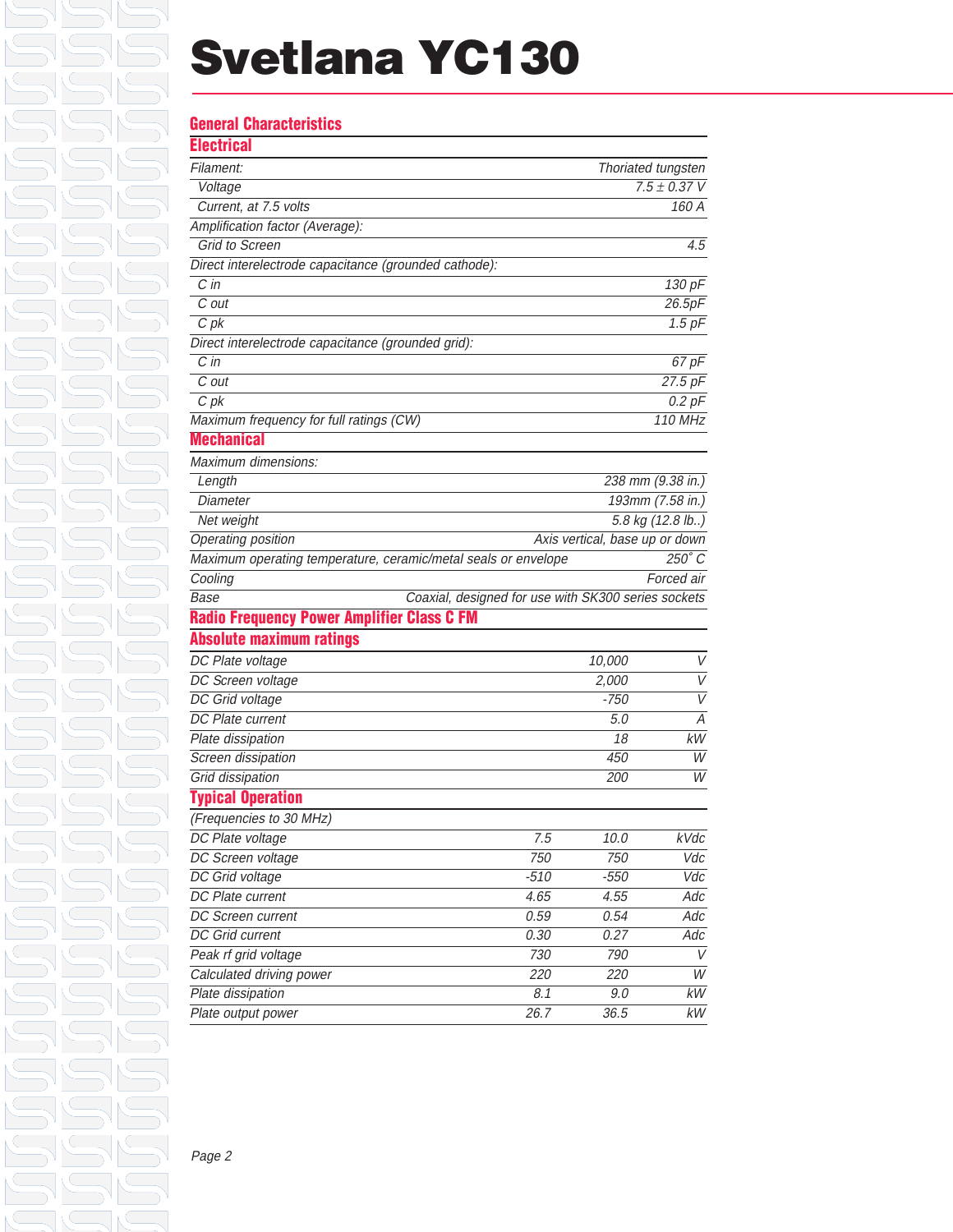### **Radial Beam Power Tetrode**

#### **Plate Modulated RF Power Amplifer, Grid Driven, Class C Telephony - Carrier Conditions**

| <b>Absolute maximum ratings</b>                                      |        |        |                  |
|----------------------------------------------------------------------|--------|--------|------------------|
| DC plate voltage                                                     |        | 8.000  | V                |
| DC screen voltage                                                    |        | 2,000  | V                |
| DC grid goltage                                                      |        | $-750$ |                  |
| DC plate current                                                     |        | 4.0    |                  |
| Plate dissipation                                                    |        | 12     | W                |
| Screen dissipation                                                   |        | 450    | W                |
| Grid dissipation                                                     |        | 200    | W                |
| <b>Typical Operation</b>                                             |        |        |                  |
| DC Plate voltage                                                     | 6.0    | 8.0    | kVdc             |
| DC Screen voltage                                                    | 750    | 750    | Vdc              |
| Peak AF screen voltge (100% mod.)                                    | 740    | 710    | $\vee$           |
| DC Grid bias voltage                                                 | $-600$ | $-640$ | Vdc              |
| DC plate current                                                     | 3.75   | 3.65   | Adc              |
| DC screen current                                                    | 0.45   | 0.43   | Adc              |
| DC grid current                                                      | 0.18   | 0.18   | Adc              |
| Peak rf grid voltage                                                 | 800    | 840    | V                |
| Grid driving power (calculated)                                      | 150    | 150    | W                |
| Plate dissipation                                                    | 5.1    | 5.8    | kW               |
| Plate output power                                                   | 17.4   | 23.5   | kW               |
| Audio Frequency Power Amplifier or Modulator, Grid Driven, Class AB1 |        |        |                  |
| <b>Absolute maximum ratings</b>                                      |        |        |                  |
| DC plate voltage                                                     |        | 10.0   | kV               |
| DC screen voltage                                                    |        | 2,000  | V                |
| DC plate current                                                     |        | 6.0    | Α                |
| Plate dissipation                                                    |        | 18.0   | <b>kW</b>        |
| Screen dissipation                                                   |        | 450    | W                |
| Grid dissipation                                                     |        | 200    | W                |
| <b>Typical Operation (two tubes)</b>                                 |        |        |                  |
| DC plate voltage                                                     | 7.5    | 10.0   | <b>kVdc</b>      |
| DC screen voltage                                                    | 1,500  | 1,500  | $\overline{Vdc}$ |
| DC grid voltage                                                      | $-350$ | $-370$ | Vdc              |
| Zero-signal plate current                                            | 1.0    | 1.0    | Adc              |
| Maximum signal plate current                                         | 8.8    | 8.5    | Adc              |
| Maximum signal screen current                                        | 0.34   | 0.30   | Adc              |
| Peak AF grid voltage                                                 | 330    | 340    | V                |
| Driving power                                                        | 0      | 0      | $\overline{W}$   |
| Load resistance plate-to-plate                                       | 1730   | 2520   | <b>Ohms</b>      |
| Maximum signal plate dissipation                                     | 12.2   | 14.0   | <b>kW</b>        |
| Plate output power                                                   | 41.6   | 57.0   | kW               |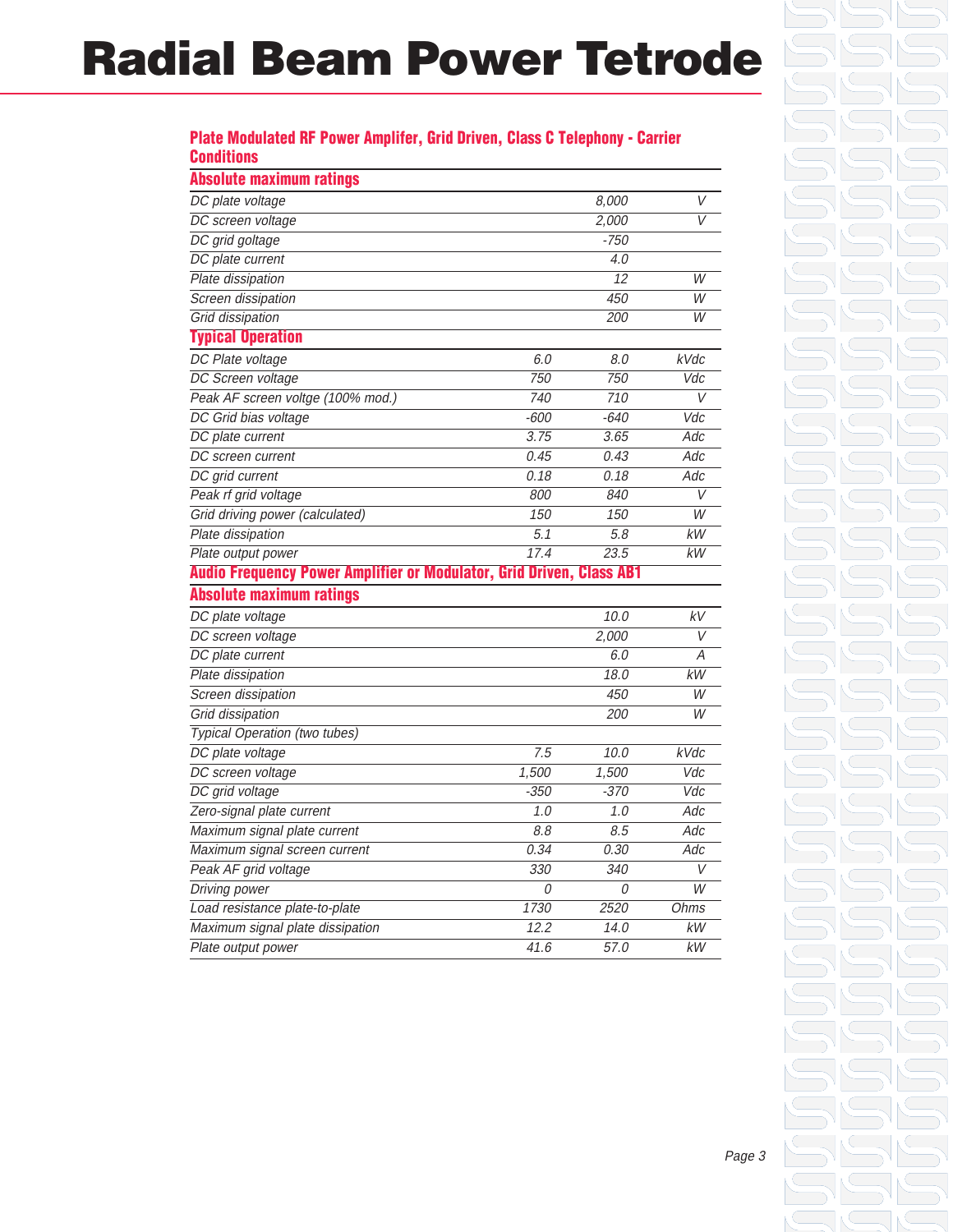# **Svetlana YC130**

#### **YC130/9019 Outline Drawing**



| <b>Dimensional Data</b> |             |      |        |       |  |  |  |
|-------------------------|-------------|------|--------|-------|--|--|--|
| Dim.                    | Millimeters |      | Inches |       |  |  |  |
|                         | Min.        | Max. | Min.   | Max.  |  |  |  |
| А                       | 189         | 193  | 7.46   | 7.58  |  |  |  |
| В                       | 21.7        | 22.7 | 0.855  | 0.895 |  |  |  |
| C                       | 90.4        | 93.6 | 3.56   | 3.68  |  |  |  |
| D                       | 61.3        | 70.8 | 2.41   | 2.79  |  |  |  |
| E                       | 22.8        | 23.8 | 9.0    | 9.38  |  |  |  |
| F                       | 118         | 122  | 4.66   | 4.78  |  |  |  |

#### **Electrical Application**

**Filament operation** The rated maximum plate dissipation of the tube is 18 kilowatts. This power may be safely sustained with adequate air cooling. The tube must be protected from damage which may be caused by an internal arc occurring at high plate voltage. A protective resistance should always be connected in series with each tube anode to help absorb power-supply stored energy if an internal arc should occur.

**Control grid operation** The maximum control grid dissipation is 200 watts, determined (approximately) by the product of the dc grid current and the peak positive grid voltage.

**Screen grid operation** The maximum screen grid dissipation in 450 watts. With no AC applied to the screen grid, dissipation is the product of dc screen voltage plate loading or bias voltage must never be removed while filament and screen voltages are present.

**Filament operation** Svetlana recommends that a new tube, or a tube which has been in storage for some period of time, be operated with filament voltage only applied for a period of from 30 to 60 minutes before full operation begins. Once normal operation has been established, a minimum filament warm-up time of four to five seconds is sufficient.

At rated nominal filament voltage, the peak emission capability of the tube is many times that needed for communication service. A reduction in filament voltage will lower the filament temperature, and this reduction will substantially increase life expectancy. The correct value of filament voltage should be determined for the particular application. Svetlana recommends that the tube be operated at full nominal voltage for an initial stabilization period of 100 to 200 hours before any action is taken to operate at reduced voltage. The voltage should gradually be reduced until there is a slight degradation in performance such as power output or distortion. The new voltage should then be increased a few tenths of a volt above the value where performance degradation was first noted. The operating point should be rechecked after 24 hours.